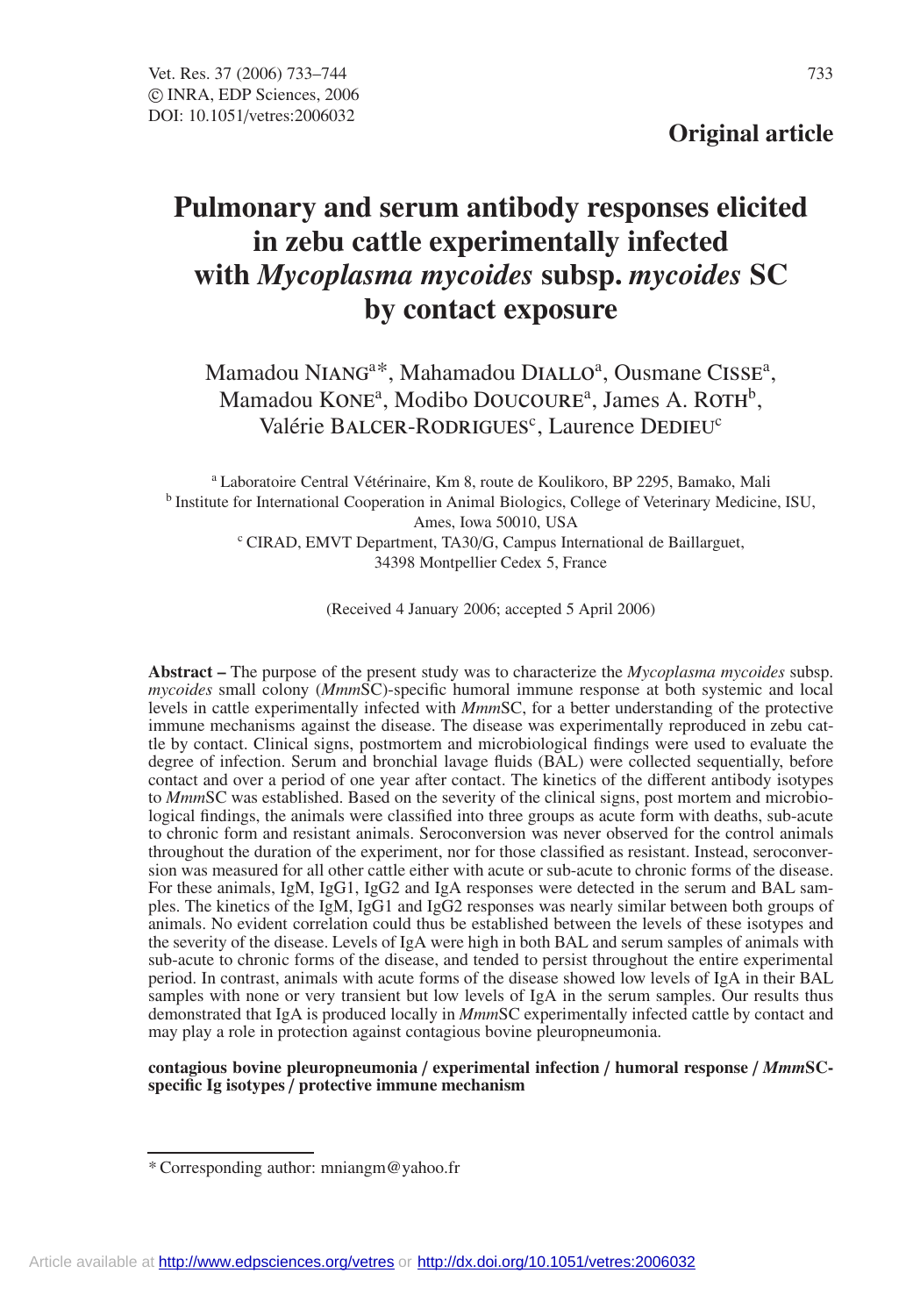#### **1. INTRODUCTION**

Contagious bovine pleuropneumonia (CBPP) is a respiratory disease representing a serious threat to cattle raising in Africa but also in some regions of Asia. It is caused by *Mycoplasma mycoides* subsp. *mycoides* small colony (*Mmm*SC), which is a member of the *mycoides* cluster. CBPP is part of the List "A" of diseases of the Office International des Epizooties, which includes several other highly contagious  $diseases<sup>1</sup>$ .

CBPP has been eradicated from most developed countries through a rigorous policy of restriction of cattle movement, slaughter and financial compensation. Unfortunately, for socio-cultural and economical reasons, such measures cannot be implemented in most African countries. For these reasons, it is believed that the only realistic way of controlling CBPP in the third world including African countries is by widespread and repeated vaccination [17, 21, 22]. However, the currently used vaccines against CBPP throughout Africa are not as effective as they should be, since the immunity induced is not only of short duration but also not all vaccinated animals are protected [12, 21–23].

Therefore, there is a real need to develop a more efficient vaccine for CBPP control in Africa. To achieve this goal, some prerequisites are required including characterization of the immune responses involved in protection and identification of the components of the pathogen eliciting these responses.

Since no small animal model for CBPP is available so far, these studies have to be performed on the natural bovine host and require naturally infected cattle displaying different clinical stages of the disease. Furthermore, since in most field cases, the history of infection is unknown, experimental infections by contact exposure are required in order to mimic the natural conditions of field infections.

Understanding the characteristics of the protective immune responses is essential for the development of improved vaccines against diseases. In CBPP, while short term immunity is elicited by vaccination and long term immunity after recovery, very little is known regarding the mechanisms by which this protection is mediated [16, 22]. In a recent study we demonstrated the involvement of cellular immunity in the *Mmm*SC-specific protective immune response [5, 6]. However, since CBPP is a respiratory disease, the local humoral response should also play a key role in protection by inhibiting *Mmm*SC growth and potential attachment to host cells. Studies with some other respiratory mycoplasmas highlight the important role of local humoral immunity in host defense [8, 19].

The course of immune reactions of the manifold antigens of *Mmm*SC has been studied in serum and bronchial lavage samples of cattle infected under experimental conditions. The western-blot analysis indicated a strong induction of local IgA antibodies (Abs) against lipoprotein surface antigens of the organism [1]. However, this study did not investigate the kinetics of the various immunoglobulin (Ig) isotypes involved in the local and systemic humoral responses nor the relationship between isotype and protection against the disease.

The purpose of the present study was to characterize the *Mmm*SC-specific humoral immune response at both systemic and local levels in cattle experimentally infected with *Mmm*SC, for a better understanding of the protective immune mechanisms against the disease.

<sup>&</sup>lt;sup>1</sup> OIE, Manual of diagnostic tests and vaccines for terrestrial animals, 5th edition [on line] (2004) http://www.oie.int/eng/norms/A summary. htm [consulted 14 March 2006].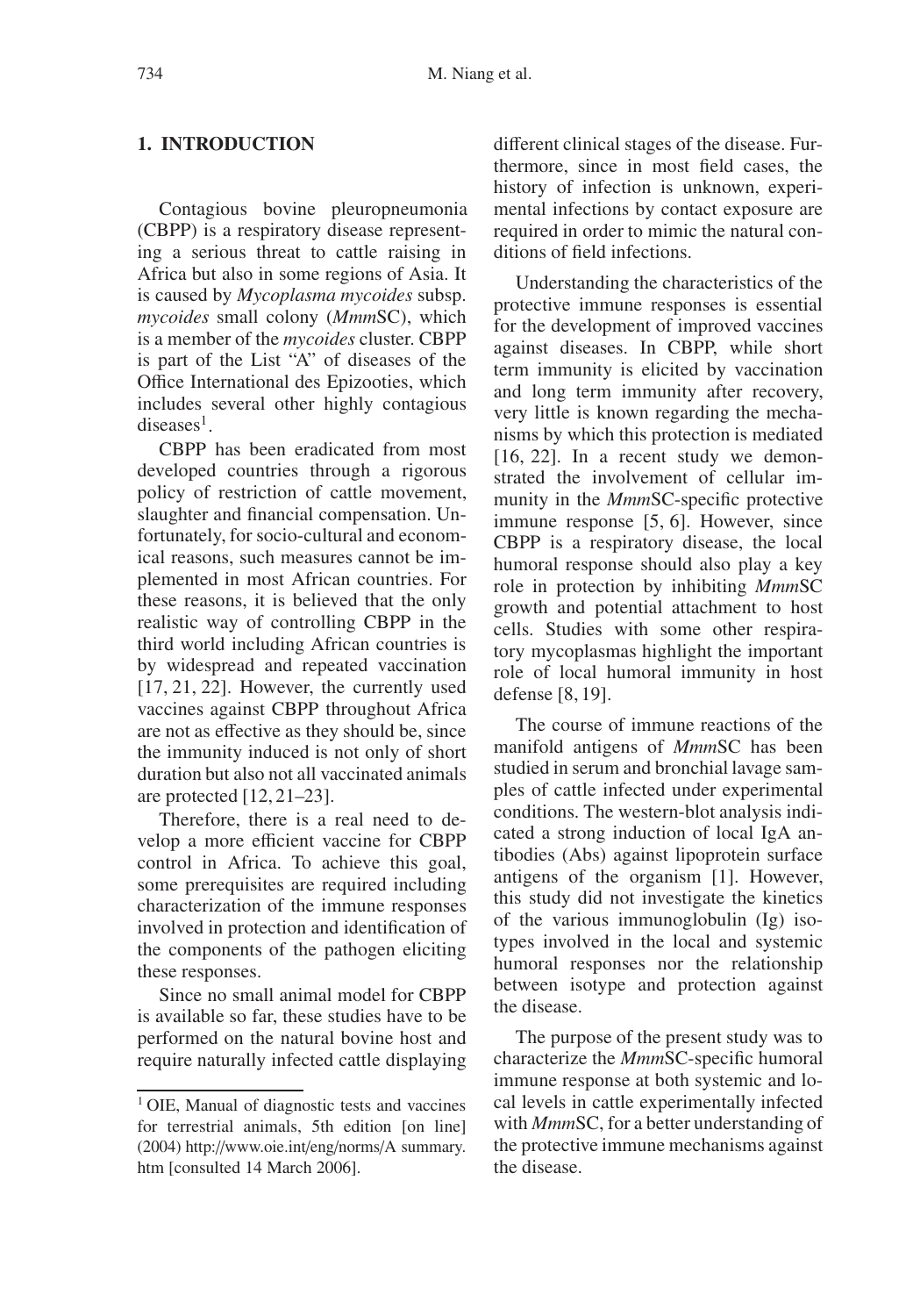#### **2. MATERIALS AND METHODS**

#### **2.1. Experimental infection**

The experimental infection protocol was designed according to the French national legislation for animal experimentation and was performed, in accordance with the same guidelines, at the Central Veterinary Laboratory (CVL) in Bamako. Details of the experimental incontact *Mmm*SC infection have already been published [13].

Eighteen clinically healthy zebu cattle, 3–6 years old, were selected from several herds and transported to CVL facilities. The cattle were never exposed to *Mmm*SC infection nor vaccinated against CBPP. These data were based on information given by the owners and by the local animal health services. Serological analysis had confirmed that the selected animals were negative for Abs to *Mmm*SC by slide agglutination, competitive Enzyme-linked immunosorbent assay (cELISA) and by the complement fixation (CFT). These tests are recommended by the OIE as the standard serological methods for CBPP diagnosis [4]. The animals were also free of brucellosis and tuberculosis as judged by slide agglutination and skin tests, respectively.

For procurement of *Mmm*SC-infected animals, 12 sick animals (N'dama) were collected in the field during an active CBPP outbreak and were brought to the CVL facilities. The confirmation of *Mmm*SC infection was made by isolation and identification of *Mmm*SC from samples of lung tissues and pleural liquid taken from the animals that died during the outbreak.

For contact transmission of the disease, *Mmm*SC-infected animals were housed together with 14 healthy-naïve animals. Animals were tagged with numbers from C1 to C14 for the contact animals and I1 to I12 for the infected animals. The four remaining healthy-naïve cattle were housed, far away from the contact group, as control animals and tagged with numbers from T1 to T4.

The animals were observed daily for clinical signs of illness including cough, nasal discharge, prostration, respiratory distress, anorexia, weight loss and/or lachrymation. Rectal temperatures and respiratory pulls were recorded twice a week. Post mortem (PM) analysis was performed on all animals. The lungs were thoroughly examined for gross pathological lesions of CBPP and detailed findings were recorded.

Based on the severity of the clinical signs, *Mmm*SC-infected animals were assigned to three groups: (1) acute form with two deaths (C3, C8, C9, C12 and C14), (2) sub-acute to chronic form (C4, C5, C6, C7, C11 and C13) and (3) animals which never demonstrated any clinical signs of CBPP (C1 and C2). Lung lesions observed at necropsy confirmed this trend and showed that C1 and C2 had no CBPP lesions, the two animals that died from acute CBPP (C12 and C14) had acute lesions and that the 9 remaining and surviving animals had resolved lesions or sequesters. It has to be mentioned that animal C10 died 2 weeks after the beginning of the experiment from digestive problems.

The first evident clinical signs of illness were observed in C4 (51days post contact (pc)), followed in chronological order by C9 (56 days pc), C13 (62 days pc), C11 (66 days pc), C8 (67 days pc), C12 (69 days pc), C14 (95 days pc), C3 (104 days pc), C5 (144 days pc), C7 (160 days) and C6 (197 days).

*Mmm*SC was isolated in pure cultures from the PM samples, including hepatized lung and sequestral contents, taken from C12, C14, and C3, C6, C11, respectively.

The control animals (T1, T2, T3 and T4) remained clinically healthy throughout the experimental period and at necropsy, no pathological changes characteristic of CBPP were noted and no mycoplasma was isolated.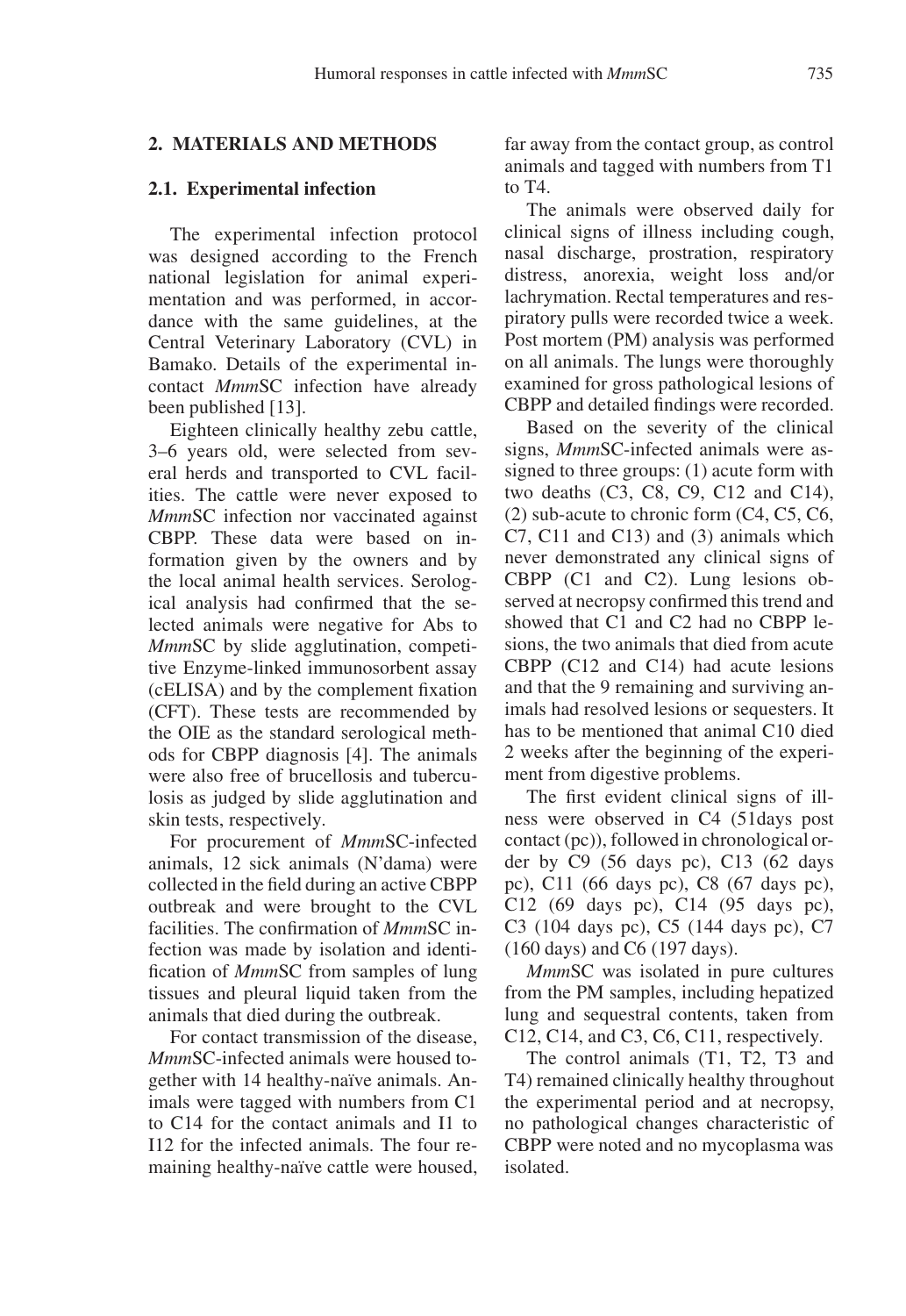## **2.2. Bronchoalveolar lavages and serum collection**

Bronchoalveolar lavages (BAL) and blood were collected weekly, starting 7 weeks before the contact and ending at week 52 pc when the surviving animals were slaughtered.

Blood samples were allowed to clot at room temperature and then centrifuged to collect the serum samples that were aliquoted and stored at  $-20\degree C$  until testing. BAL samples were centrifuged and supernatants were aliquoted and stored at –20 ◦C until testing.

## **2.3. Follow up of the** *Mmm***SC-specific antibody response**

The *Mmm*SC-specific antibody (Ab) response was assessed in serum samples, using the CFT (CIRAD-EMVT, Montpellier, France) and the cELISA (Institut Pourquier, Montpellier, France), according to the protocols provided with the kits. Both tests are recommended by the OIE as the standard serological methods for CBPP diagnosis [4].

For the cELISA, 96-well pre-coated microplates with *Mmm*SC antigens were used for the assay. One in ten diluted sera were incubated with the monoclonal antibody. The reaction was then revealed by a peroxidase antimouse conjugate and a Tetramethyl Benzidine (TMB) substrate. The reaction was stopped by addition of sulfuric acid solution and optical densities were read at 450 nm with a Titretek Multiscan Plus MKII microplate reader (Flow Laboratories, Finland) and recorded by the ELISA Data interchange (EDI) version 2.2 software connected to the reader.

The CFT was done in microtiter plates by use of twofold serial dilutions of serum samples (starting at 1:5), 2.5 units of complement and 2 units of *Mmm*SC antigen. Plates were incubated at 37 ◦C for 30 min

before 3% of sensitized sheep red blood cells were added. The plates were then incubated at 37 ◦C for 30 min, spun for 5 min at 1500 rpm, and the reading was carried out based on the percentage of complement fixation observed. Prior to the test, all the reagents (hemolysin, complement, antigen and sheep red blood cells) were standardized to determine optimal concentrations.

## **2.4. Determination of** *Mmm***SC-specific IgM, IgG1, IgG2 and IgA antibody responses**

An indirect ELISA (iELISA) was used to measure the relative levels of the *Mmm*SC-specific Ab isotypes in serum and BAL collected samples. In preliminary studies the quantity of reagents and incubation times were determined by a checkerboard titration. The *Mmm*SC isolate used for this purpose was isolated from tissue samples collected from the experimental animals. Mycoplasma organisms were grown in Hayflick medium and cultures were harvested in log phase of growth by centrifugation at 10 000 *g* for 20 min at 4 ◦C and washed 2 times in phosphate buffered saline (PBS). The *Mmm*SC total protein concentration was measured by the bicinchoninic acid method [20]. Mycoplasmas were heat-killed by 1 h incubation at 60 ◦C before coating plates.

Ninety six-well flat-bottom microtiter plates (Nunc Laboratories, USA) were coated with heat-inactivated-whole-*MmmSC* (2 µg/mL) in coating buffer (PBS, pH 7.4). After overnight incubation at 4 ◦C, the plates were washed twice with PBS containing 0.05% Tween 20 (wash solution) and incubated for 1 h 45 min at 37 ◦C in a blocking buffer (0.1% casein hydrolysate, 0.1% Tween 20 in PBS). After washing as before, 100 µL of serum (1:500 for IgM detection, 1:200 for IgA, 1:400 for IgG1 or IgG2) or BAL sample (1:2 for IgM, IgG1 or IgG2 detection, 1:16 for IgA), diluted in blocking solution,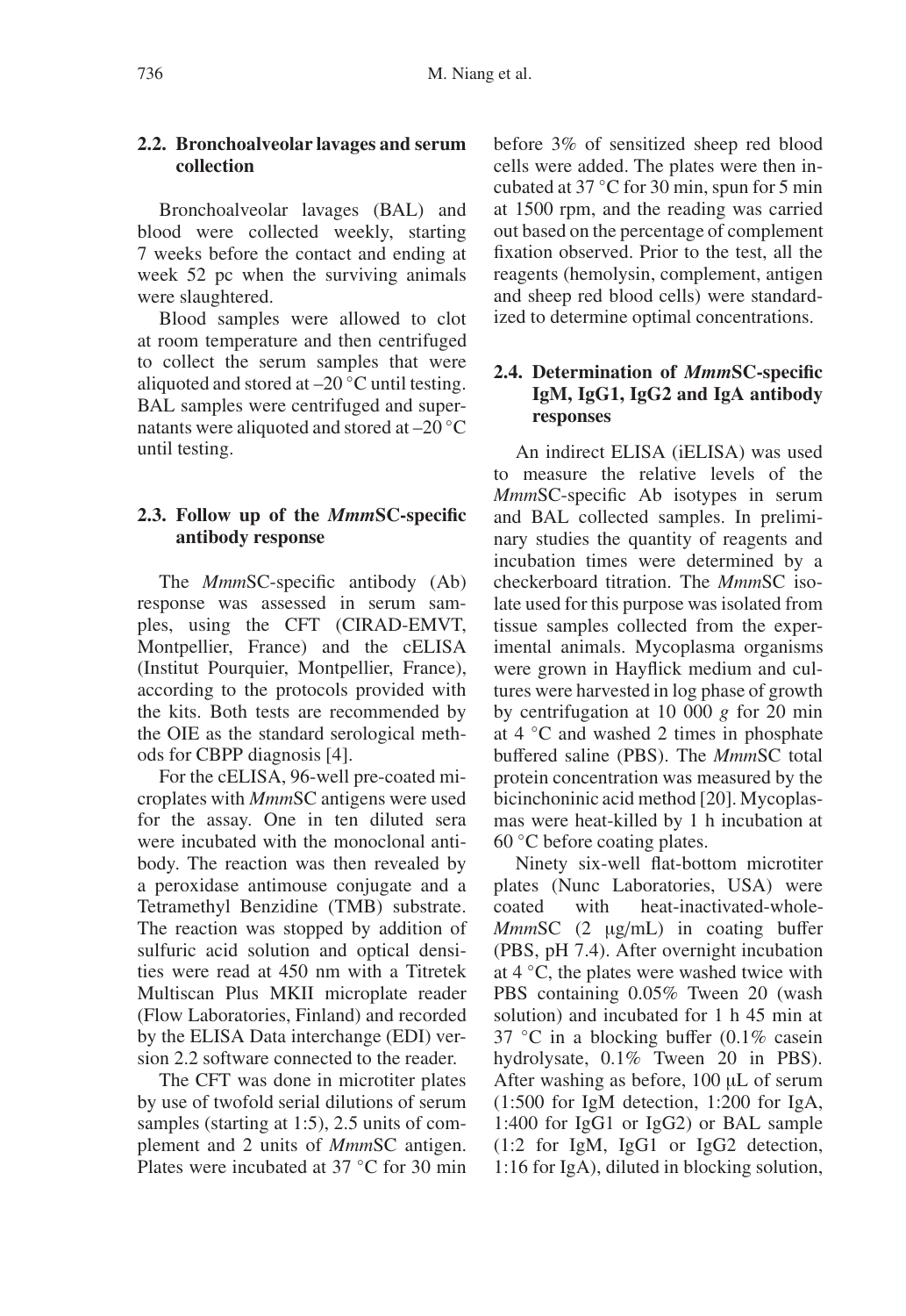were added in duplicate wells. Positive and negative control sera were included in each plate. These were determined in preliminary studies using sera selected among the experimental animals that seroconverted and sera taken from the experimental control animals, respectively. The plates were incubated for 1 h, at 37 °C and washed 3 times with wash solution. For serum analysis, 100 µL of horseradish peroxidase (HRP)-conjugated sheep antibovine Ab isotype (Bethyl Laboratories, USA): IgA (1:2000), IgG1 (1:1000), IgG2 (1:1000), or IgM (1:4000), diluted in blocking solution, were added into each well and then incubated for 1 h at 37 ◦C. For BAL samples, 100 µL of HRP-conjugated sheep anti-bovine IgA (1:4000), IgG1 (1:1000), IgG2 (1:1000) or IgM (1:4000) in blocking solution were used. One hundred  $\mu$ L/well of TMB liquid substrate system for ELISA (Sigma, St. Quentin, France) was added and the plates were incubated for 15 min at room temperature. The reaction was stopped by addition of 50 µL/well of 0.5 M sulfuric acid and optical densities (OD) were read at 450 nm with a Titretek Multiscan Plus MKII microplate reader (Flow Laboratories, Finland). The mean OD value of each sample was calculated and corrected by subtracting the mean OD value of the negative control.

## **3. RESULTS**

## **3.1.** *Mmm***SC-specific serological antibody responses**

The *Mmm*SC-specific serological response was assessed for each animal in the experiment using the CFT and the cELISA. The four control animals as well as C1 and C2 did not seroconvert. In contrast, all animals with acute or sub-acute to chronic forms of the disease seroconverted. This seroconversion occurred at different periods pc regardless of the onset of the clinical signs. Titers were high and varied for both the CFT and cELISA test (Figs.  $1 \text{ A}$  and  $1 \text{ B}$ ).

No obvious correlation could be established between the Ab titers and the severity of the clinical signs or lung lesions.

## **3.2. Serum and pulmonary antibody isotype responses**

The control animals, as well as C1 and C2, were excluded from this study since they never showed an *Mmm*SC-specific Ab response during the entire experiment. For all other animals, a kinetic analysis of the various Ab isotypes (IgM, IgG1, IgG2 and IgA) was carried out in sera and BAL samples by iELISA.

### *3.2.1.* **Mmm***SC-specific IgM response*

Figures 2 A and 2 B present the serological *Mmm*SC-specific IgM response of the *Mmm*SC-infected cattle. They show that the *Mmm*SC infection induced a low IgM response. The response was either observed for a short period of time for C3 (5 weeks), C5 (2 weeks), C6 (5 weeks) or more sustained but with intermittence for C7, C9 and C11. The onset of this IgM serological response corresponded to the onset of the clinical signs  $(\pm 2$  weeks) for the majority of animals except for C11 (6 weeks before). The two non surviving cattle presented either an early and slight IgM serological response (C14), observed 5 weeks before appearance of clinical signs, or a significant but transient IgM response (C12) noticed 12 weeks after the onset of clinical signs.

In parallel, the local IgM analysis revealed no *Mmm*SC-specific IgM response detectable in BAL, except at very low levels for three animals, C9, C12 and C14 (Figs. 2 C and 2 D). C12 showed a slight local IgM response initiated the same week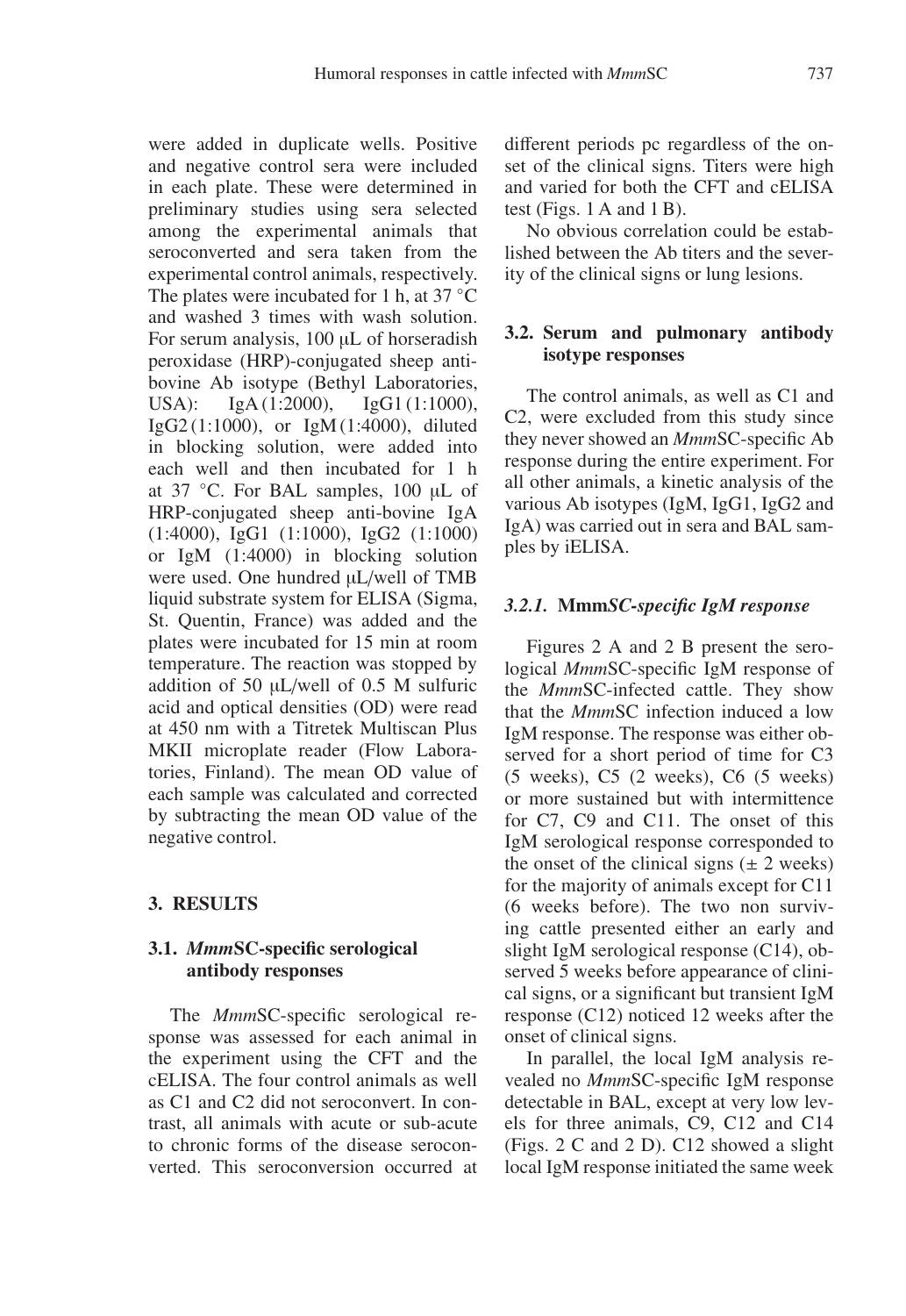

**Figure 1.** Results of the *Mmm*SC-specific serological responses in CBPP contact-exposed animals with acute and sub-acute to chronic forms of the disease. Serum samples, collected weekly, starting at week –7 and ending at week 52 pc, were tested for each animal using the CFT (A) and the cELISA (B). (A color version of this figure is available at www.edpsciences.org.)

as the clinical symptoms whereas C9 presented a moderate and short response beginning three weeks following the onset of clinical signs. A rise of local IgM was observed for C14 in the last sample taken before death of the animal, in parallel to the serological IgM response.

No significant difference in the IgM response was observed between the two groups of animals.

## *3.2.2.* **Mmm***SC-specific IgG1 response*

A significant *Mmm*SC-specific IgG1 response was detected in the sera (Figs. 3 A and 3 B) and BAL (Figs. 3 C and 3 D) of all *Mmm*SC-infected animals except C14 which presented strong variations in the OD values before *Mmm*SC infection.

The general pattern of the IgG1 kinetic response in the serum was similar for all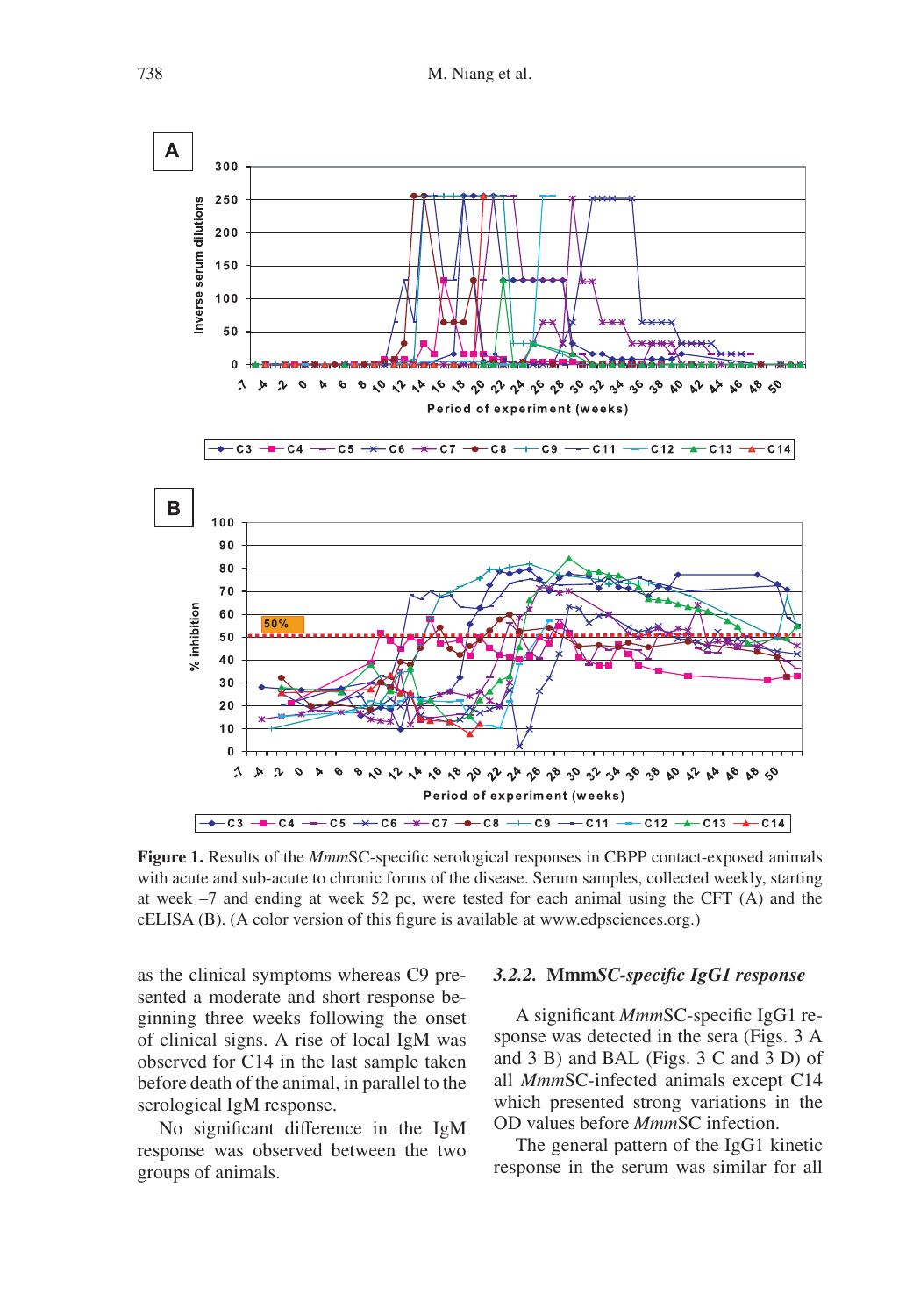

**Figure 2.** Kinetic analysis of the *Mmm*SC-specific IgM Ab responses in cattle with acute (A, C) and sub-acute to chronic (B, D) forms of CBPP. Serum and BAL samples, collected weekly, starting at week –7 and ending at week 52 pc, were tested by an iELISA test. (A color version of this figure is available at www.edpsciences.org.)



**Figure 3.** Kinetic analysis of the *Mmm*SC-specific IgG1Ab responses in cattle with acute (A, C) and sub-acute to chronic (B, D) forms of CBPP. Serum and BAL samples, collected weekly, starting at week –7 and ending at week 52 pc, were tested by an iELISA test. (A color version of this figure is available at www.edpsciences.org.)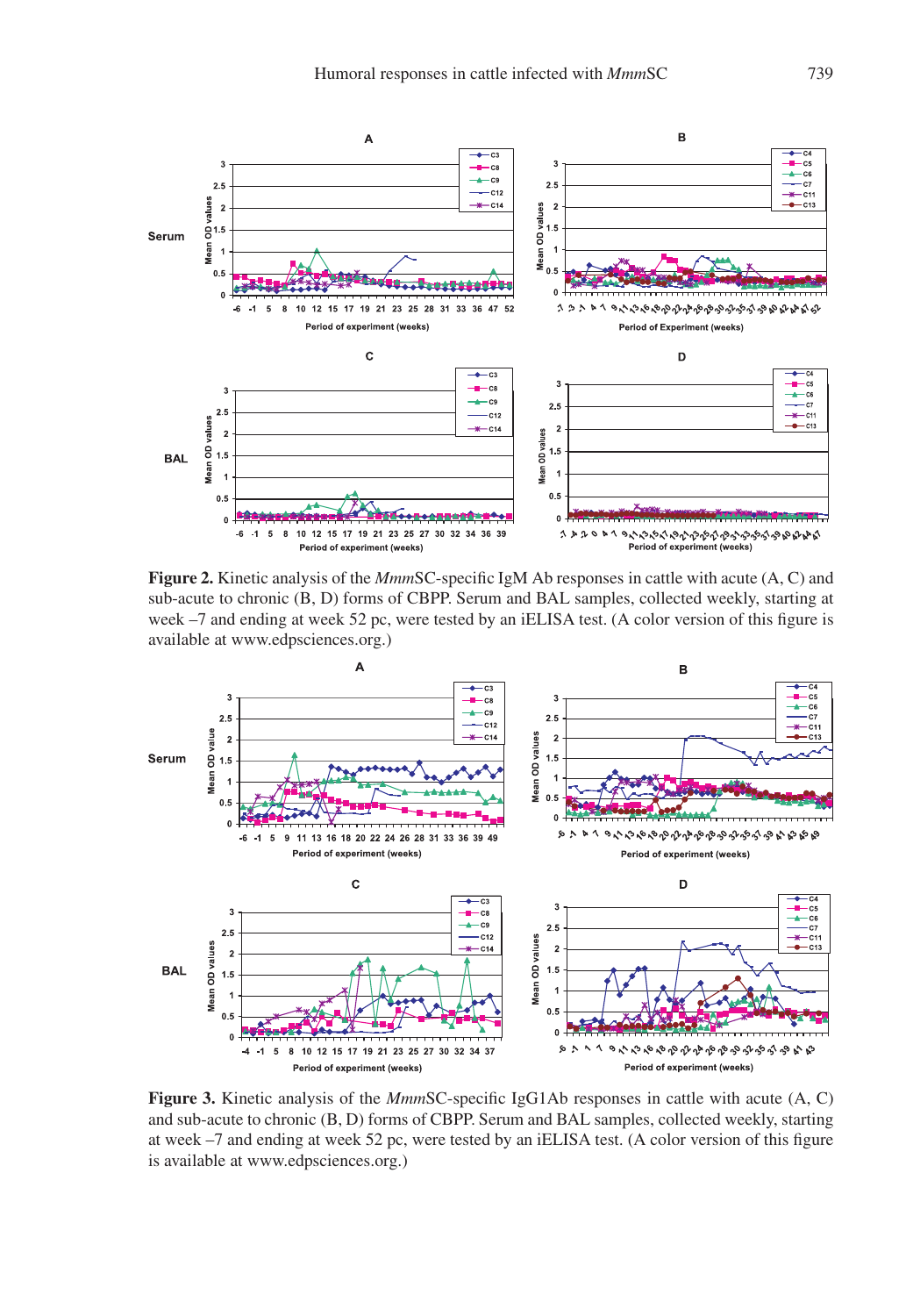

**Figure 4.** Kinetic analysis of the *Mmm*SC-specific IgG2 Ab responses in zebu cattle with acute (A, C) and sub-acute to chronic (B, D) forms of CBPP. Serum and BAL samples, collected weekly, starting at week –7 and ending at week 52 pc, were tested by an iELISA test. (A color version of this figure is available at www.edpsciences.org.)

animals, although with variable levels, except for C12 and C13. Indeed, for the majority of animals the IgG1 serological response was initiated in parallel to the onset of the clinical signs  $(\pm 1$  week) and was sustained for at least 3 months. For C13, the seroconversion was noticed 14 weeks after the first clinical signs and was maintained for 15 weeks. In contrast, for C12 an increase of the IgG1 response was present 5 weeks before the clinical signs but was not maintained and a second rise of the IgG1 was observed 12 weeks after the appearance of clinical signs (2 weeks before death) and maintained until the death of the animal.

A strong local IgG1 response was observed for C3, C4, C7, C9 and C13, moderate for C6 and slight for C5, C8 and C11. The kinetic analysis revealed that for the 3 cattle, C5, C6 and C7, presenting a late infection (20 to 28 weeks pc), the pulmonary IgG1 increased 3 weeks before the onset of clinical signs. Concerning

C13, as described above for sera, the local IgG1 response was present 14 weeks post clinical signs whereas for C12 a local IgG1 increase was noticed 1 week before the onset of clinical signs, then decreasing and followed by a second rise 2 weeks before death. For all other cattle, the local IgG1 increase was noticed either at the same week as the onset of the clinical signs  $(C4)$  or 2  $(C11, C8)$  to 3  $(C3, C9)$  weeks later. For all recovered animals, this local IgG1 response was sustained almost until the end of the experiment.

#### *3.2.3.* **Mmm***SC-specific IgG2 response*

An *Mmm*SC-specific serological IgG2 response was detected in all the cattle recovered from the *Mmm*SC infection although with a lower intensity than the IgG1 serological response (Figs. 4 A and 4 B). Three animals showed a strong IgG2 serological response, C3, C9 and C7 whereas all other cattle presented a low but sustained IgG2 response. No IgG2 response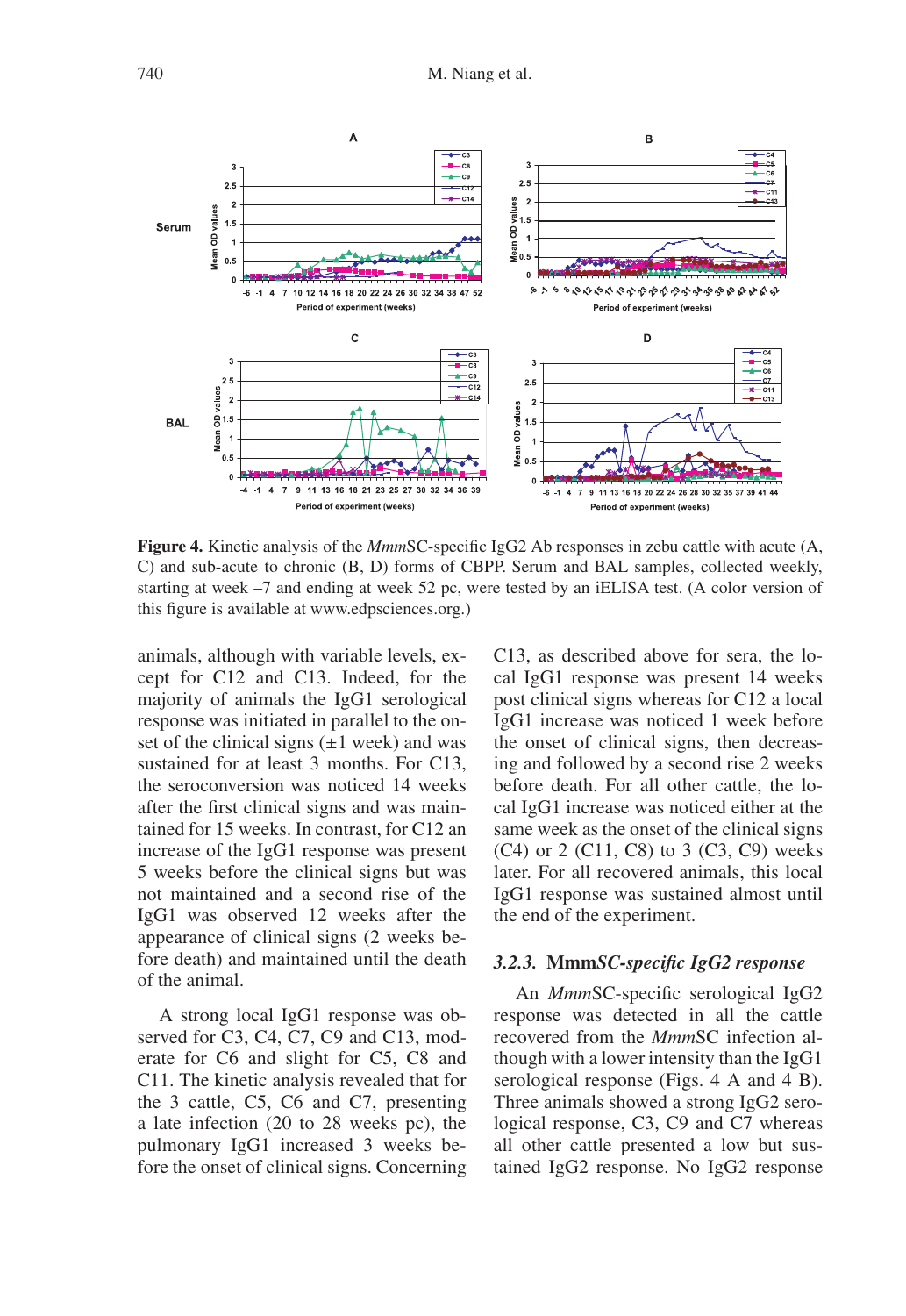

**Figure 5.** Kinetic analysis of the *Mmm*SC-specific IgA Ab responses in zebu cattle with acute (A, C) and sub-acute to chronic (B, D) forms of CBPP. Serum and BAL samples, collected weekly, starting at week –7 and ending at week 52 pc, were tested by an iELISA test. (A color version of this figure is available at www.edpsciences.org.)

was observed for C14 while for C12, as was the case for IgG1, a slight increase of the IgG2 response was noticed in sera 2 weeks before death.

Analysis of the local IgG2 response revealed a strong response for C9, a moderate response for C3 and no response for the other animals with acute infection while for the animals with subacute or chronic infection, a strong response was observed for C4 and C7, moderate for C5 and C13 and low for C11 (Figs. 4 C and 4 D).

The IgG2 response, where detected, appeared generally 1 or 2 weeks after the onset of the IgG1 response but, thereafter almost paralleling the IgG1 response.

#### *3.2.4.* **Mmm***SC-specific IgA response*

Analysis of the *Mmm*SC-specific IgA response revealed a strong difference between the group of animals with acute infection and those with subacute to chronic infection. Indeed while no serological IgA response was detected in the first group (Fig. 5 A), 4 cattle from the second group presented a strong and sustained IgA response (C4, C5, C6 and C11) and 1 cattle (C7) presented a low but sustained IgA response (Fig. 5 B).

The local IgA response also showed a strong difference between the two groups (Figs. 5 C and 5 D). A moderate but sustained local IgA response was observed in all the cattle from the group of animals with acute infection but which recovered. The two non-surviving animals were characterized by an absence of IgA response (C14) or a very low, intermittent, IgA response (C12). All cattle with subacute to chronic infection that survived the *Mmm*SC infection were characterized by a strong and sustained local IgA response.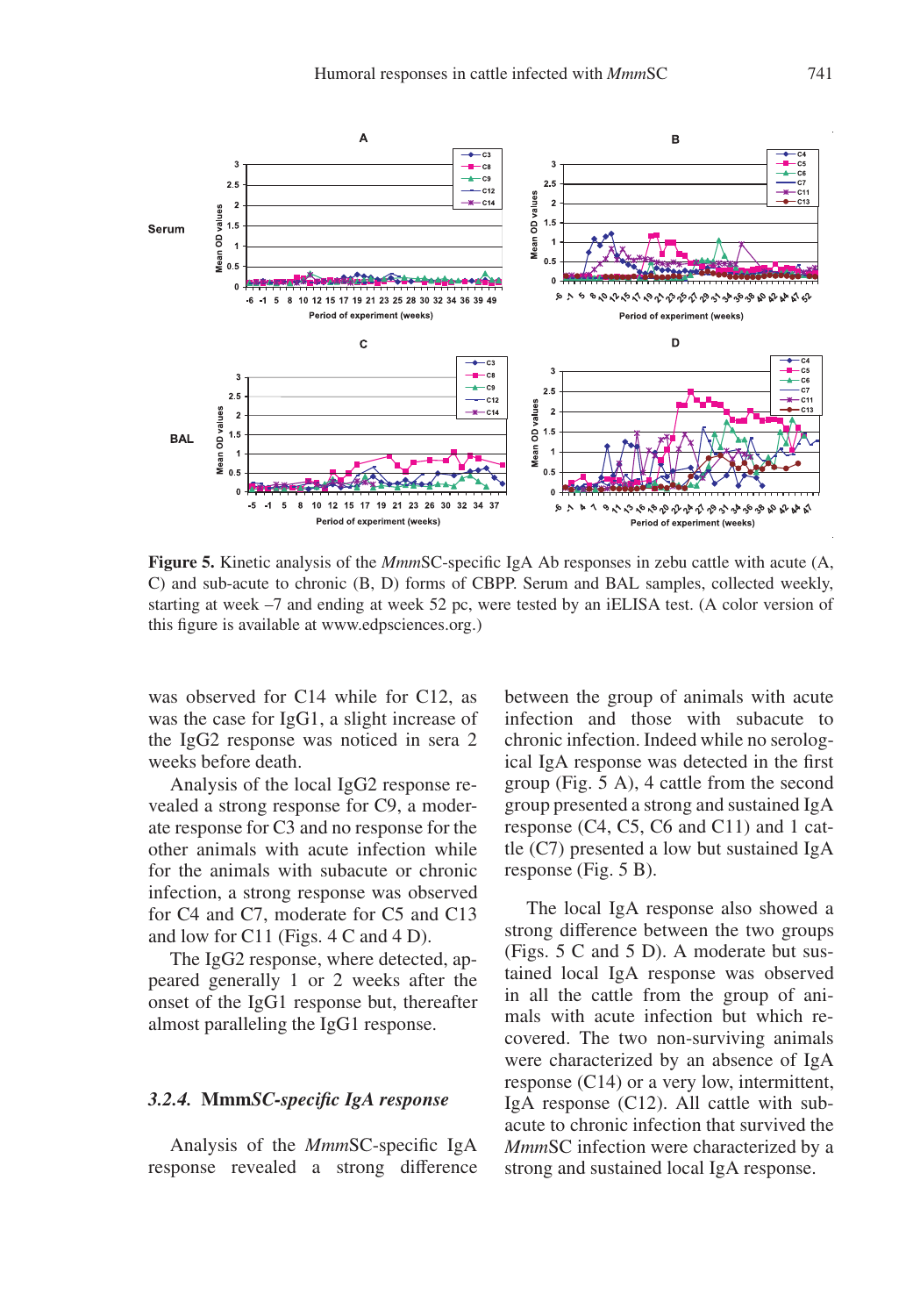#### **4. DISCUSSION**

The objective of the present study was to characterize the systemic and local humoral *Mmm*SC-specific immune responses in zebu cattle experimentally infected with *Mmm*SC. For this purpose, a natural in-contact *Mmm*SC infection was implemented with 14 naïve cattle in order to reproduce the various clinical forms of the disease. Following *Mmm*SC infection, the animals were assigned to three groups, acute form (leading to death of two cattle), sub-acute to chronic form and animals resistant to the disease. This was consistent with the observations already described in naturally occurring CBPP [16]. Samples (blood and BAL) were taken regularly allowing a kinetic analysis of detectable *Mmm*SC-specific Ab isotypes.

The global serological response, assessed by CFT and cELISA revealed that all *Mmm*SC-exposed animals with evidence of the disease presented *Mmm*SCspecific circulating Abs. However, no correlation was evident between Ab titers and the severity of CBPP clinical signs or the types and intensity of lung lesions observed at necropsy, as already described [3, 4, 10, 15, 18]. In contrast, Abs to *Mmm*SC never developed in two animals for which the absence of clinical and pathological lesions might suggest a resistant form to CBPP.

Up to now, no data have been available concerning the *Mmm*SC-specific local Ab response although it is likely, since CBPP is a respiratory disease, that the local immunity would play a major role. Comparative analysis of the *Mmm*SC-specific Ab isotype responses was thus focused, at the systemic and local levels, on animals with acute infection and those with sub acute to chronic infection.

The most salient finding in the present study was the presence of persistent and high levels of *Mmm*SC-specific Ab of the IgA isotype in both BAL and serum

samples of all cattle presenting a subclinic or chronic infection and that recovered. In contrast, much lower levels of *Mmm*SCspecific IgA, if any, were detected in the BAL samples of the acutely infected animals with absence of a seric IgA response. This finding suggests a correlation between the presence of *Mmm*SC-specific IgA and an attenuation of the clinical impact of the *Mmm*SC infection. Our results have also shown, in animals recovered from a subclinic to chronic *Mmm*SC infection, the predominance of the local IgA response over the corresponding serological response, either in magnitude or in duration. It is likely that *Mmm*SC-specific local IgA were transferred to serum by transudation. This is further supported by the absence of serological IgA in the acutelyinfected animals while moderate levels of IgA were found in their BAL. It has to be pointed out that accurate comparative analysis of relative Ab levels between BAL and serum was complicated by the different dilution factors of the respective samples. However, this could be compensated with the variable dilution factor when collecting BAL fluids.

Our results also indicate the presence of other *Mmm*SC-specific Ig isotypes in *Mmm*SC-infected cattle. However, no significant difference in terms of isotype, kinetic or magnitude of the Ab response allowed significant distinction between the different CBPP clinical forms. These results may suggest that, in cattle experimentally infected with *Mmm*SC, these Ig isotypes are not correlated to protection. This finding is in accordance with other studies of the Ig isotype responses following mycoplasma infections reviewed in [19]. Furthermore, since *Mmm*SC, as do numerous other mycoplasmas, causes a respiratory, thus mucosal, infection, the absence of correlation between these isotypes and protection is not unlikely. Indeed, in mucosal infection, the local Ab response plays a major role but is typically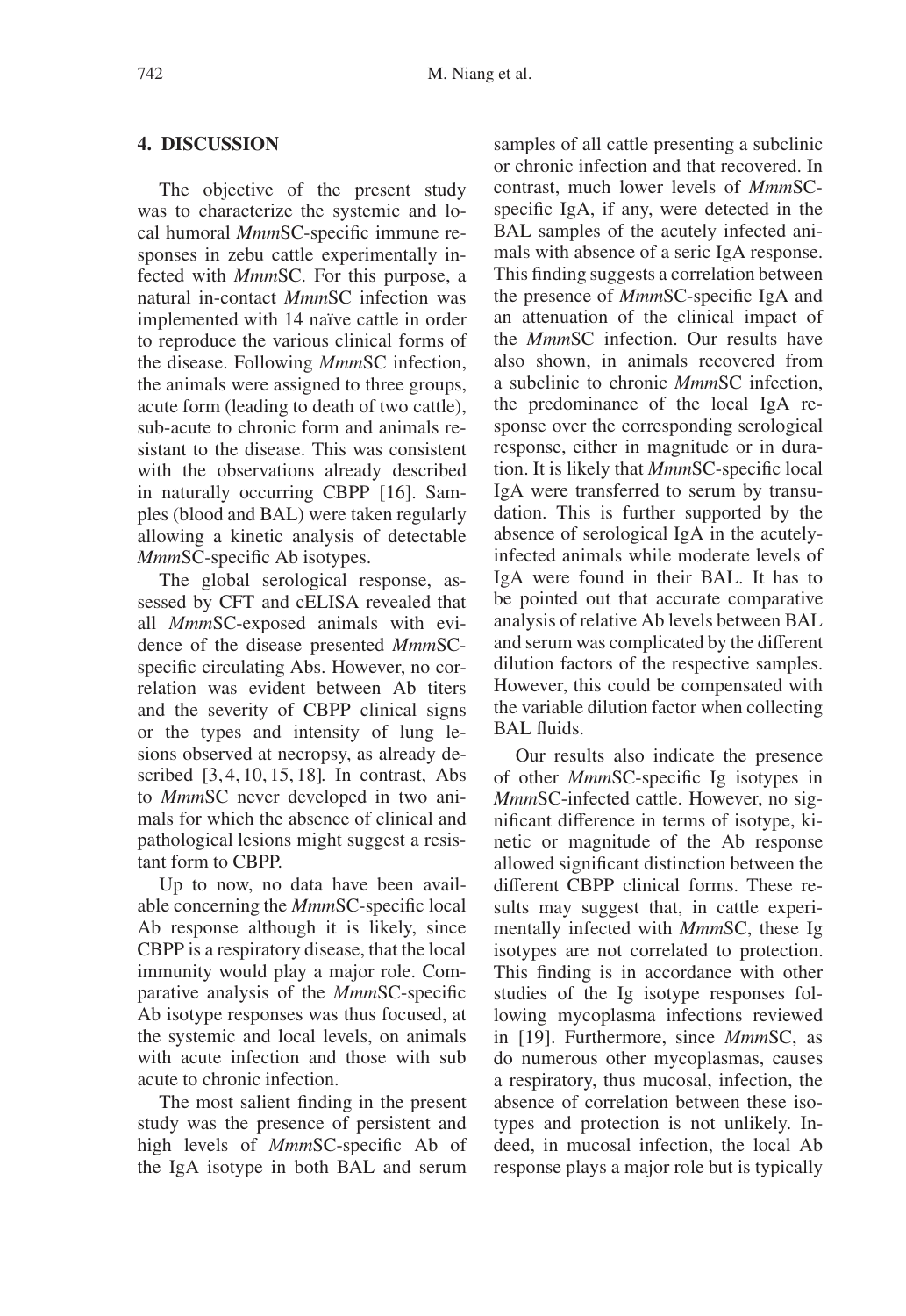associated with IgA [2, 19]. Nevertheless, several other studies suggest a protective role for local antibodies other than IgA. Indeed, local immunity to *M. bovis* has been related to specific IgG Ab rather than IgA Ab [9]. Similarly, resistance to *M. pulmonis* in mice has been correlated with the presence of IgG1 and IgG2 Ab in lung washings [8].

The results of the present study suggest that the *Mmm*SC-specifc IgA produced locally may participate in protective immunity against CBPP. Indeed, our findings showed that all animals with higher levels of local IgA were characterized by reduced severity of the lung lesions. The PM analysis revealed, for all animals with sub-acute or chronic infection, either resolved lesions or small unique sequestras. Furthermore, among the group of cattle with acute infection, the animals with the highest titer of local IgA also presented resolved lung lesions. In contrast, the low level of local IgA observed in all other acutely-infected animals was correlated with acute lung lesions (complete lung hepatization or large sequestras).

The importance of IgA in the humoral defense at mucosal surfaces is well known. Several studies with other respiratory mycoplasmas have been reported, demonstrating the importance of local immunity in host defense [14, 19]. In mycoplasmal pneumonia of swine the importance of the local immune response has been evidenced by the number of immunoglobulinproducing cells in lung tissues, as well as the increased Ab titres to *M*. *hyopneumoniae* in tracheobronchial secretions during the course of induced infection [8]. In humans, *M. pneumoniae*-specific IgA responses in secretions correlate better with protection than serum Ab [8,19]. Similarly, a positive correlation between *M*. *gallisepticum*-specific IgA titers in tracheal secretions and decreased lesions caused by the organism has been reported [2]. Our results which are consistent with these reports and similar studies conducted on other mucosal infections [7, 11], strongly suggest a potential role for the local IgA in the protective mechanism against *Mmm*SC infection. Whether this role is to block *Mmm*SC attachment to host mucosal surface or to help killing *Mmm*SC by enzymes or other substances within mucosal secretions remains to be determined [19].

In conclusion, the present study demonstrates that, although several Ig isotypes were elicited during *Mmm*SC infection, only the *Mmm*SC-specific locally produced IgA play a role in the protection against CBPP. Therefore, this may provide valuable guidance for decisions about designing effective vaccines against CBPP.

#### **ACKNOWLEDGEMENTS**

This work was supported by grants from the INCO ICA4-CT-2000-30015, "Development of an improved vaccine against contagious bovine pleuropneumonia", of the Fifth Framework Programme 1998-2002 of the European Commission with the participation of the Conservation, Food and Health Foundation, Incorporated. We are grateful to Dr François Thiaucourt for his valuable comments, Dr Joseph Litamoi and Dr Roger S. Windsor for a critical review of the manuscript. This article is dedicated to the memory of Mahamadou Diallo for his strong participation in this project.

#### **REFERENCES**

- [1] Abdo E.M., Nicolet J., Miserez R., Gonçalves R., Regella J., Griot C., Bensaid A., Krampe M., Frey J., Humoral and bronchial immune responses in cattle experimentally infected with *Mycoplasma mycoides* subsp. *mycoides* small colony type, Vet. Microbiol. 59 (1998) 109–122.
- [2] Avakian A.L., Ley D.H., Protective immune response to *Mycoplasma gallisepticum* demonstrated in respiratory-tract washings from *M. gallisepticum*-infected chickens, Avian Dis. 37 (1993) 697–705.
- [3] Bygrave A.C., Moulton J.E., Shifrine M., Clinical, serological and pathological findings in an outbreak of contagious bovine